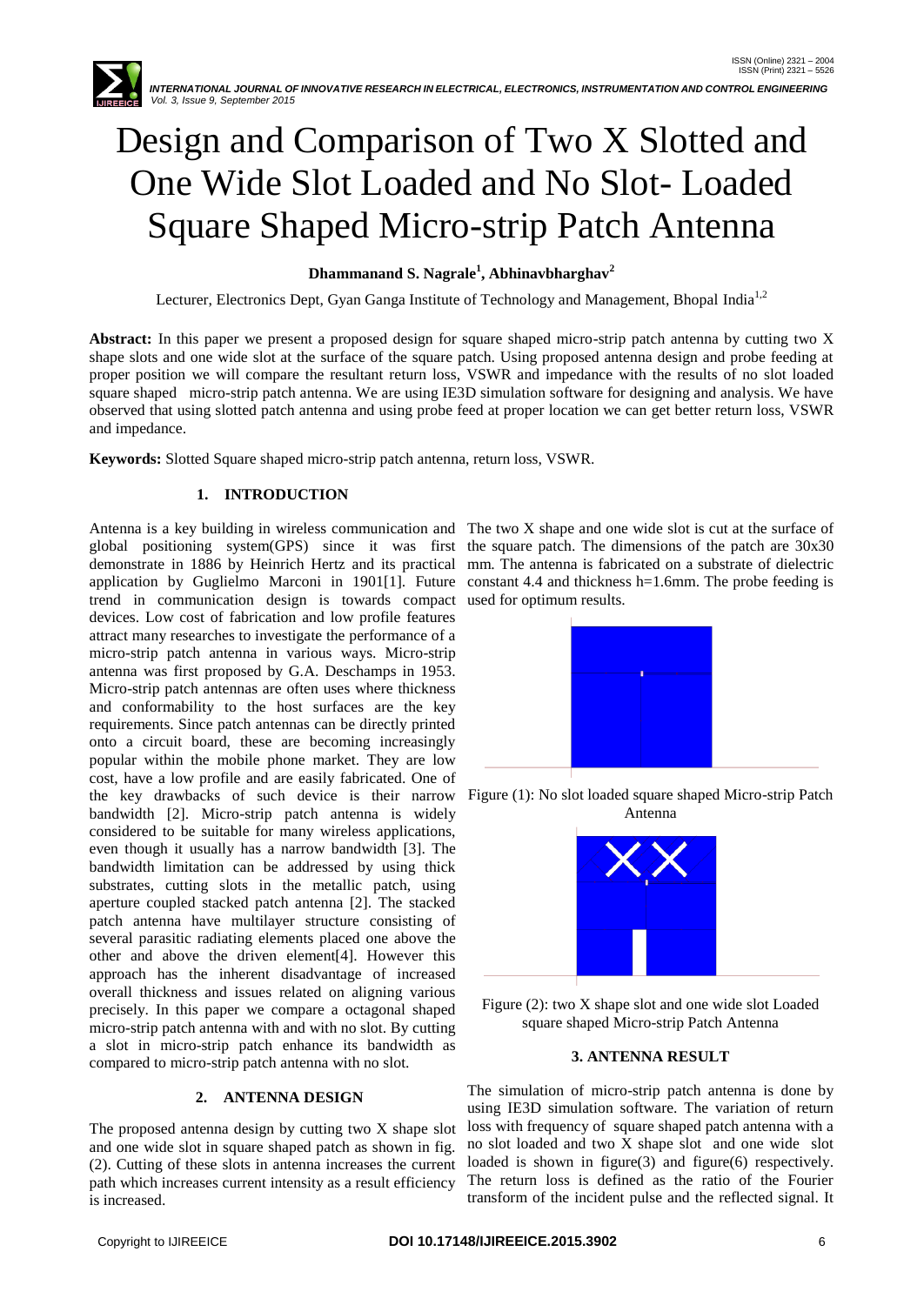

 *INTERNATIONAL JOURNAL OF INNOVATIVE RESEARCH IN ELECTRICAL, ELECTRONICS, INSTRUMENTATION AND CONTROL ENGINEERING Vol. 3, Issue 9, September 2015*

is an important parameter to reckon with [2]. The VSWR The VSWR indicates the mismatch between the antenna graph for a no slot loaded antenna and two X shape slot and the transmission line. For perfect matching the VSWR and one wide slot loaded antenna is shown in figure (4) and figure (7) respectively.



Figure (3): Return loss of the No slot loaded square shaped Micro-strip Patch Antenna



Figure (4); VSWR of the No slot loaded square shaped Micro-strip Patch Antenna



Figure (5); Impedance of the No slot loaded square shaped Micro-strip Patch Antenna



Figure (6): Return loss of proposed two X shape slot and one wide slot Loaded square shaped Micro-strip Patch Antenna

value should be close to unity. The impedance for the no slot loaded square shaped patch and two X shape slot and one wide slot Loaded micro-strip patch antenna is shown in fig. (5) and (8).



Figure (7): VSWR of the proposed two X shape slot and one wide slot Loaded square shaped Micro-strip Patch Antenna



Figure (8); Impedance of the two X shape slot and one wide slot loaded square shaped Micro-strip Patch Antenna

#### **4. COMPARISON**

The table 1 shows the comparison between the no slot loaded square shaped micro-strip patch antenna and the two X shape slot and one wide slot loaded square shaped patch micro-strip patch antenna.

| H<br>H |
|--------|
|--------|

| S.<br>N<br>$\bf{o}$ | Antenna                                                                                  | <b>Best</b><br><b>Return</b><br>$Loss(S_{11})$ | <b>Best</b><br><b>VSWR</b> | <b>Impedan</b><br>ce(Ohm) |
|---------------------|------------------------------------------------------------------------------------------|------------------------------------------------|----------------------------|---------------------------|
| 1                   | N <sub>0</sub><br>slot<br>loaded<br>micro-strip<br>patch<br>antenna                      | $-14.92$ dB                                    | 1.43                       | 65.50                     |
| 2                   | Two X shape<br>slot and one<br>wide<br>slot<br>loaded<br>micro-strip<br>patch<br>antenna | $-25.95$ dB                                    | 1.10                       | 52.12                     |